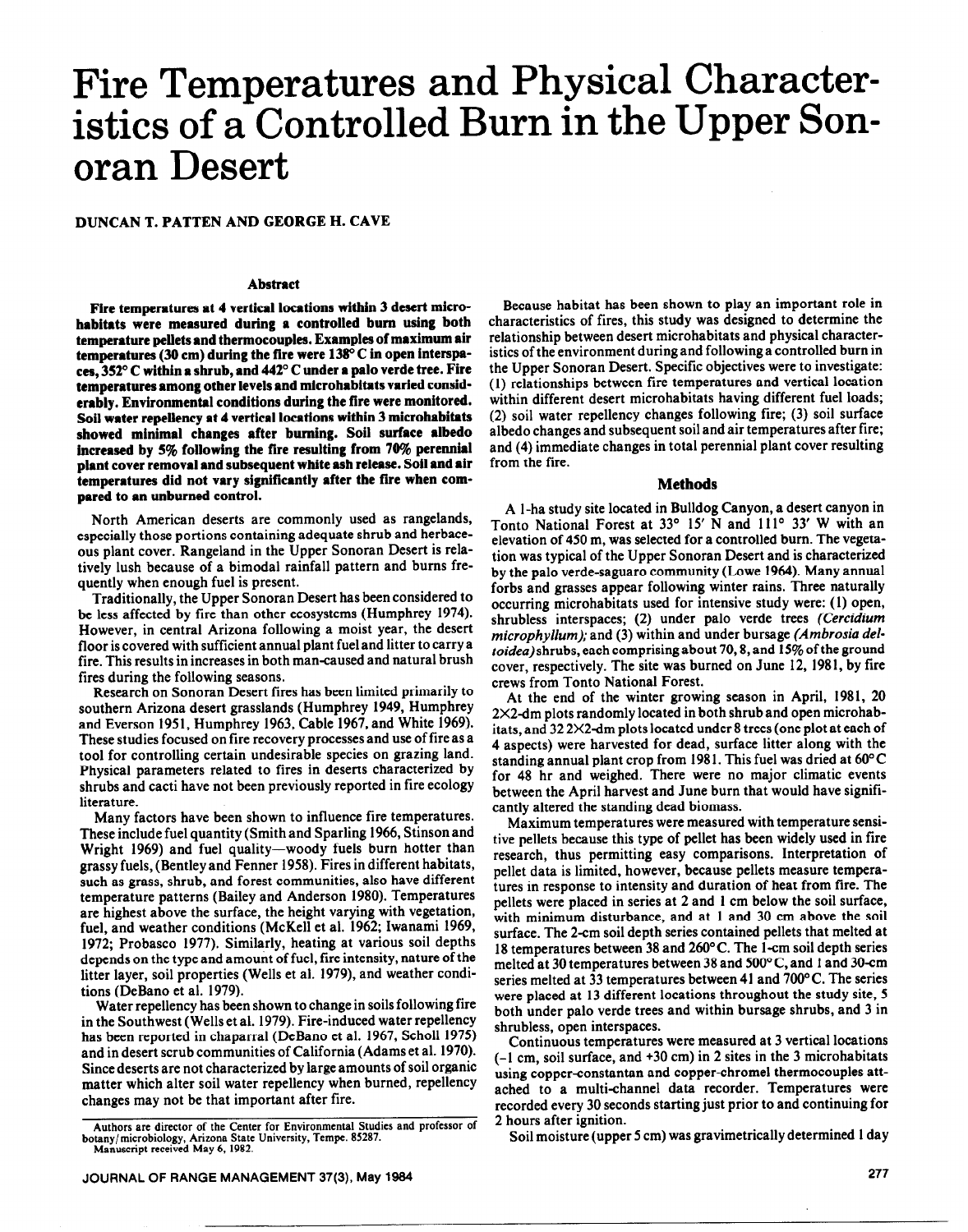before the fire at 5 random locations both in open interspaces and under palo Verde trees. During the fire, relative humidity was measured twice with a sling psychrometer and instantaneous wind speed (20-30 cm above the surface) was determined 4 times with a hot wire anemometer adjacent to the burn area to determine wind gust speeds. Air movement was recorded 4 times with a cup anemometer set 20 cm above the soil surface just upwind from the controlled burn area.

Soil water repellency was examined in April (prefire) and October (postfire) during dry periods using the water-drop test (Krammes and DeBano 1965) at 4 vertical locations (surface, 1,2, and 3-cm soil depths) for 8 locations, each containing all 3 microhabitats. Tests were performed in triplicate.

Soil surface albedos were determined on cloudless days at 14 different locations (around shrubs and open interspaces) 2 days before the fire and again 3 weeks after the fire using a pyranometer attached to a potentiometer. Measurements were made of incoming and outgoing radiation 1 m above the soil surface.

Maximum and minimum temperatures at 4-cm soil depth and IO-cm air were determined by placing Max./ Min. thermometers in three stations under bursage in both the burned area and in an adjacent, unburned control area. Thermometers were read once a month for 4 months following the fire.

Total perennial plant cover was determined in 23 random 4X8 m quadrats located along paralled transects systematically placed 10 m apart from each other throughout the entire study site (Cox 1974). Measurements were made in April (prefire) and June (immediate postfire) during which time there was little evidence of plant growth or litter fall.

#### **Results and Discussion**

Litter fuel averaged 69.9  $\pm$  7.5, 143.3  $\pm$  32.6, and 319.4  $\pm$  56.5 **g/m2 for** open, bursage, and palo Verde microhabitats, respectively. 1Y.

Environmental conditions during the fire were typical for summer months in the Upper Sonoran Desert when most wildfires occur. Mean soil moisture percent (upper 5 cm) at the time of the fire was  $0.61 \pm 0.05$  and  $0.80\% \pm 0.04$  for open and shaded areas. Mean air movement recorded for the duration of the fire with the cup anemometer was low at  $0.001$  m/sec, while mean wind velocity for gusts was  $2.75 \text{ m/sec}$ . Relative humidity remained unchanged at 29.0% during the fire. Air temperatures ranged from approximately  $40^{\circ}$ C in the shade to  $56^{\circ}$ C 1 cm above the unshaded soil surface.

Mean maximum temperatures recorded with the pellets show that the fire had little influence on soil temperatures at 1 and 2 cm, the highest being recorded under bursage (Table 1). The highest

**Table 1. Mean maximum temperatures (" C) during the fire using temperature pellets for four vertical locations within three microhabitats (open, under palo Verde, under bursage). Means not significantly different (KO.05) within each vertical location are indicated by the same letter (a,b) and within microhabitats by x,1.1** 

|                   | Microhabitat       |                                    |                      |  |  |
|-------------------|--------------------|------------------------------------|----------------------|--|--|
| Vertical Location | Open               | Under Palo<br>Verde                | Under bursage        |  |  |
| $30 \text{ cm}$   | a<br>$76 \pm 76 x$ | ab<br>$167 \pm 33$<br>$\mathbf{x}$ | ab<br>$210 \pm 54$ x |  |  |
| 1 cm              | а<br>$88 \pm 51$ x | b<br>$299 \pm 17$ xy               | b<br>$405 \pm 16$ y  |  |  |
| $-1$ cm           | $61 \pm 5 \times$  | $63 \pm 7 \times$                  | $90 \pm 9 x$         |  |  |
| $-2$ cm           | а<br>$60 \pm 0 x$  | a<br>$57 \pm 2 x$                  | a<br>$60 \pm 2 x$    |  |  |

**'Kruskal-Wallis test** followed by Dunn's multiple comparison.

mean maximum temperatures measured for all microhabitats using pellets were 1 cm above the soil surface. **At** this height,

The continuous temperature measurements also provide some useful temperature comparisons among microhabitats and fuels. Large variations among microhabitats are evident (Figs. 1, 2, 3).



**Fig. 1.** *Continuous temperafure measurements within a representative bursage* **(Ambrosia deltoidea)** *shrub at 3 vertical locations +30 cm, soil surface, and I-cm soil depth). Higher and lower temperatures were recorded at other bursage locations.* 

Temperatures over 3OO'C were recorded at the +30-cm location in all 3 microhabitats. The +30-cm location was hotter than the surface for all measurements, supporting the findings of McKell et al. (1962), Iwanami (1969, 1972), and Probasco (1977). At the soil surface, areas within bursage shrubs (Fig. 1) burned much hotter (maximum 210 $\textdegree$ C) than in the interspaces (maximum 60 $\textdegree$ C) (Fig. 2) or areas under palo verdes (maximum  $60^{\circ}$ C) (Fig. 3). This compares with surface temperatures of  $516^{\circ}$ C in grass fires and  $716^{\circ}$ C in chaparral (DeBano et al. 1979). Thus, the woody nature of the fuel is perhaps most important for temperatures at or near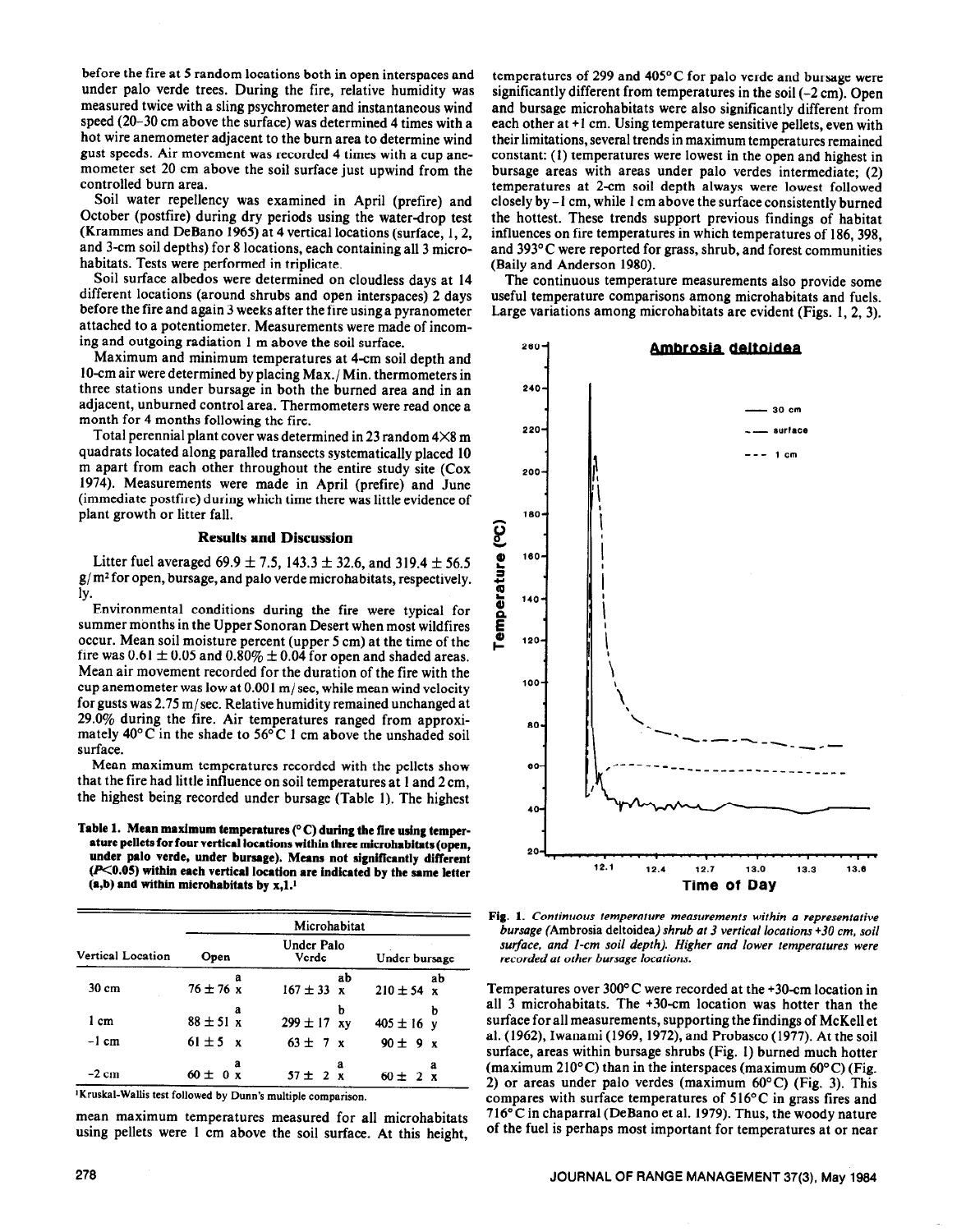

Fig. 2. Continuous temperature measurements during the fire at a representative open interspace location at 3 vertical locations (+30 cm, soil surface, and 1-cm soil depth). Higher and lower temperature were recorded at other interspace locations.

the surface. After the fire, most soil surface locations took up to 45 min to cool to ambient temperatures while temperatures at -30 cm underwent a rapid increase and subsequent decrease, reaching near ambient within a few minutes.

Areas under palo verde trees (Fig. 3) had more soil heating from fire than open areas, but less than that under bursage shrubs (Fig. 1). This was probably because of differences in type and amount of fuel (Wells et al. 1979) and thicker litter and duff layers under palo verdes, which act as insulation against heat radiating downward during a fire (DeBano et al. 1979). In fact, as the fire passed through the palo verde microhabitat, it burned lightly over the litter surface leaving some litter and duff unburned.

The recorded increases in soil surface albedo of about  $5\%$  after the fire were probably caused by the 70% reduction in perennial plant cover (Table 2). However, some white (reflective) ash was

Table 2. Comparisons of mean  $(\pm$  SE) pre- and postfire surface albedos and percent total perennial plant cover.

| Character                 | n  | prefire                                  | postfire      |       |
|---------------------------|----|------------------------------------------|---------------|-------|
| Albedo<br>Perennial plant |    | $14$ 0.167 $\pm$ 0.005 0.175 $\pm$ 0.008 |               | 0.08  |
| cover                     | 23 | $30.7 \pm 3.4$                           | $9.3 \pm 2.2$ | 0.001 |

observed after the fire where woody fuel had been present prior to



280

Fig. 3. Continuous temperature measurements under a representative palo verde (Cercidium microphyllum) tree at 3 vertical locations (+30-cm, soil surface, and 1-cm soil depth). Higher and lower temperatures were recorded at other palo verde locations.

burning. Although the albedo increase was significant at the 0.08 probability level, the original hypothesis that microsite temperatures might vary as a result of albedo changes on burned versus unburned areas was not proven. Maximum and minimum soil  $(-4)$ cm) and air (20 cm) temperatures were not significantly affected by the fire, the largest difference was  $2.3^{\circ}$ C increase in the burned area soil. Although the sample size was small, we believe the general sparseness of vegetation in unburned areas permits soil insolation nearly equal to that in burned areas.

Soil water repellency increased significantly after fire, but only by a fraction of a second. Although this small increase was statistically significant, its ecological significance is undoubtedly limited. Significant differences between pre- and postfire values  $(2.2 \pm 0.1)$ and  $2.7 \pm 0.1$  seconds absorbance time, respectively) were found when combining data from all microhabitats and soil depths. Since the increase in water repellencey reported in this study was minimal, erosion and runoff problems (e.g., DeBano et al. 1967), as well as lack of annual plant establishment (Adams et al. 1970), both attributed to increases in water repellancy, are not expected to occur.

It seems reasonable to conclude that desert fire temperatures will always be highly variable because of great variations in quantity and quality of fuel found within various microhabitats from year to year. Desert fires do not seem to greatly alter physical characteristics such as albedo, microsite maximum and minimum temperatures and soil water repellency. However, desert fires can consume a large portion of the perennial plant cover and may, therefore, create potential soil stability problems.